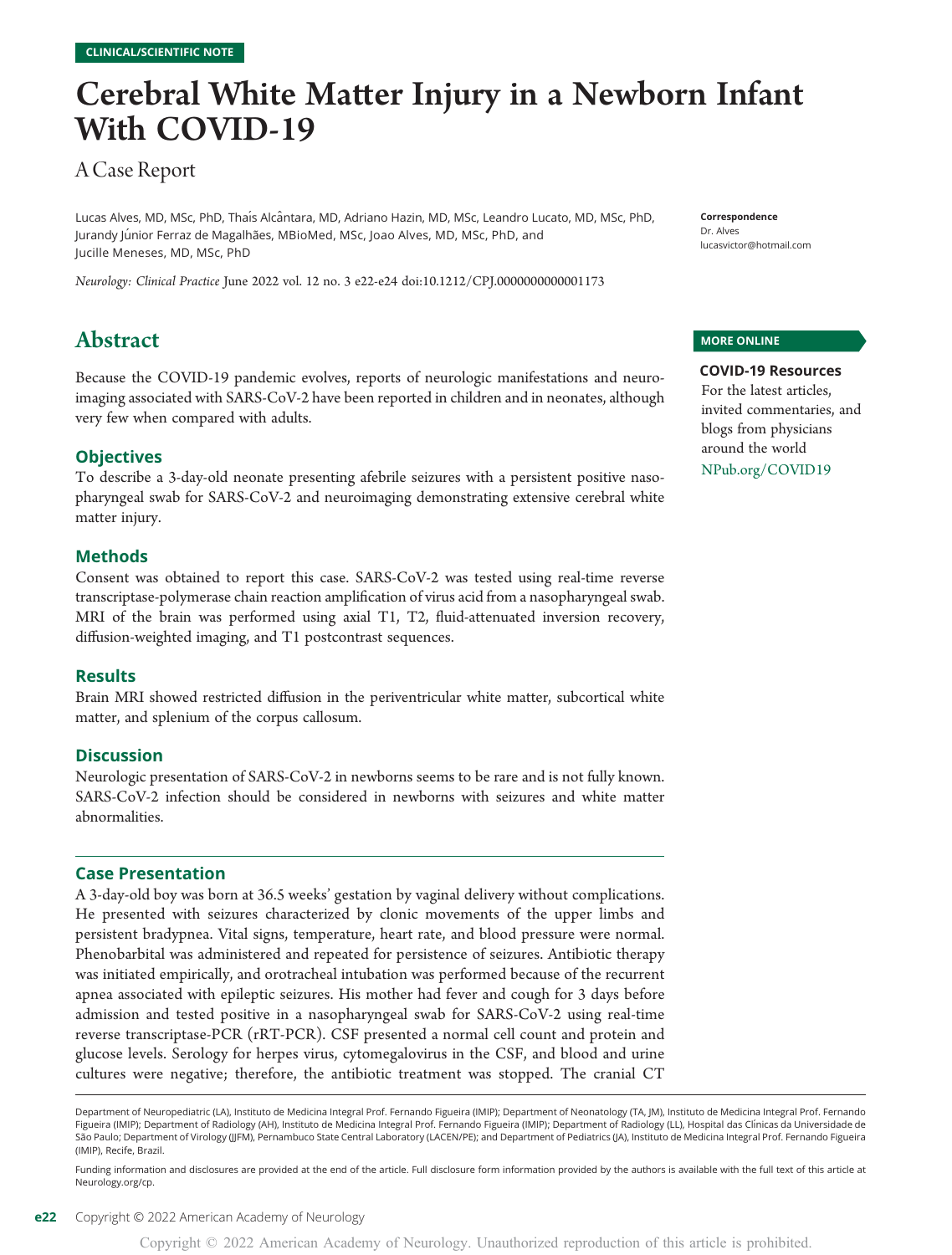(64-section scanner, Brilliance CT Philips Medical Systems, The Netherlands) showed periventricular hypodensity, involving white matter and corpus callosum. A nasopharyngeal swab was performed and tested for SARS-CoV-2 using rRT-PCR and returned positive on the 2nd, 6th, 9th, and 12th days of life.

A cranial magnetic resonance imaging (1.5T system, Intera 1.5T Philips Medical Systems, The Netherlands) was performed on the 20th day of life, which revealed symmetrical restricted diffusion in the periventricular white matter, subcortical white matter, and corpus callosum (Figure). Metabolical screening for inborn errors of metabolism (chromatography of amino acids, organic acids urine, and acylcarnitine profile), SARS-CoV-2 antibodies IgG and IgM, and SARS-CoV-2 in CSF were negative. On the 16th day of life, a nasopharyngeal swab for SARS-CoV-2 PCR was negative. Throughout his hospital stay, he did not present more seizures or any respiratory symptoms. The patient was discharged on the 22nd day of life alert, breastfeeding, and without any neurologic deficit. He was seen in a medical consultation again at 2 and 6 months of age and had normal neurologic development.

# **Discussion**

Since the first reports of respiratory symptoms caused by SARS-CoV-2 in December 2019, a growing number of case series have reported COVID-19-associated neurologic manifestations mostly in adults.<sup>1</sup> Some studies in adults found mainly the following abnormalities: meningitis, acute disseminated encephalomyelitis, and venous thrombosis.<sup>2</sup>

There are very few reports of important neurologic complications of SARS-CoV-2 in children, especially in neonates. $3,4$ It remains unclear whether the neurologic symptoms and neuroimaging abnormalities due to SARS-CoV-2 are caused by neuroinvasion of the virus, thromboembolic or immunemediated phenomenon associated with the virus.<sup>5,6</sup> We believe that in this case it was probably the latter, an intense inflammatory response against the virus due to cytokine release, resulting in diffuse brain dysfunction.

This is the second case documenting symmetric and diffuse restricted diffusion involving the cerebral white matter and corpus callosum associated with SARS-CoV-2 in a newborn infant with afebrile seizure, similar to a case describing a 9-day-old newborn with seizures and showing the same neuroimaging as this case.<sup>4,7</sup>

The newborn was initially in good clinical conditions and did not have a history of any antenatal complications. We were able to discard many other more frequent causes of neonatal seizures, such as acute brain injury, systemic infections, and metabolic causes. Given the persistent positive rRT-PCR for SARS-CoV-2 with the clinical presentation of seizures along with the neuroimaging, we believe that this infant presented acute encephalitis with white matter injury secondary to SARS-CoV-2 infection, probably because of postnatal transmission from his SARS-CoV-2-positive mother.

We describe a newborn with SARS-CoV-2 infection with a severe neurologic presentation and neuroimaging of an extensive symmetrical restricted diffusion in the periventricular white matter. Neurologic presentation of SARS-CoV-2 in





Notice that in the right periatrial white matter, the areas of restricted diffusion have linear morphology (corresponding arrows in A and B). Axial T2-weighted (E and G) images show diffuse hyperintensity in the cerebral white matter, which can be seen at this age, although there are some areas that are more hyperintense than normally expected for nonmyelinated white matter. Axial fluid-attenuated inversion recovery (FLAIR) images (F and H) depict these areas as portions of rarefaction or cystic degeneration of the white matter because FLAIR signal is similar to CSF; some of these areas have linear shape in the periatrial white matter bilaterally (arrowheads in F and H) while, especially in the frontal lobes, one can appreciate some confluence of the lesions (arrows in F and H). Taken together, MR images demonstrate an active process going on in the splenium and adjacent white matter, while in other areas a chronic phase of the disease seems to be already established.

Copyright © 2022 American Academy of Neurology. Unauthorized reproduction of this article is prohibited.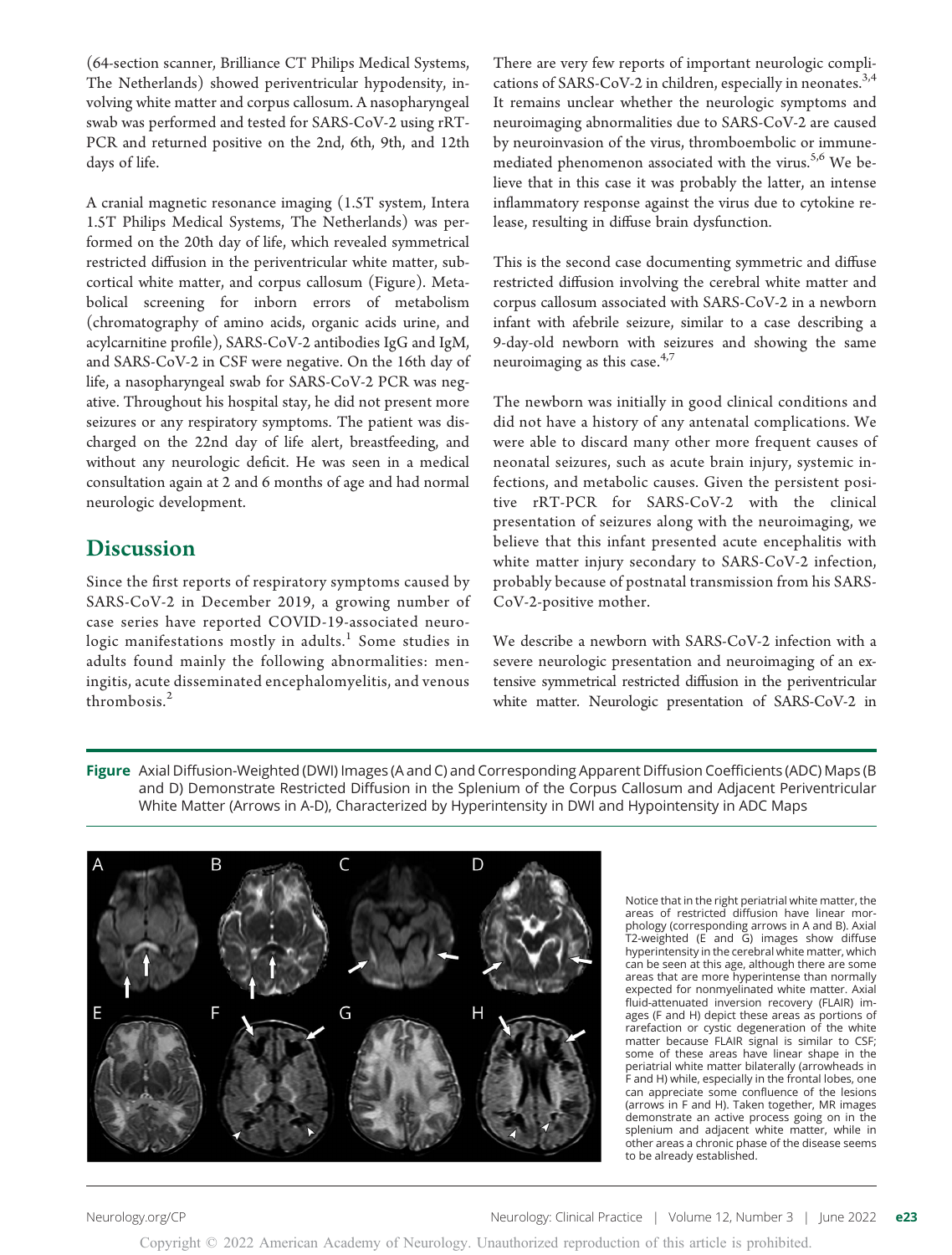#### PRACTICAL IMPLICATIONS

Consider SARS-CoV-2 infection of the CNS in the differential diagnosis of a newborn with epileptic seizures for no apparent reason, and a brain magnetic resonance imaging may be helpful in distinguishing white matter abnormalities in these children.

newborns seems to be rare and is not fully known. SARS-CoV-2 infection should be considered in newborns with seizures and white matter abnormalities. In times of the COVID-19 pandemic, SARS-CoV-2 infection of the CNS should be part of the differential diagnosis of newborns with seizures for no apparent reason. In these cases, white matter abnormalities should be investigated through neuroimaging tests.

#### Study Funding

The authors report no targeted funding.

#### **Disclosure**

The authors report no disclosures relevant to the manuscript. Full disclosure form information provided by the authors is available with the full text of this article at [Neurology.org/cp](https://cp.neurology.org/lookup/doi/10.1212/CPJ.0000000000001173).

#### Publication History

Received by Neurology: Clinical Practice August 20, 2021. Accepted in final form January 12, 2022. Submitted and externally peer reviewed. The handling editor was Luca Bartolini, MD.

#### **Appendix Authors**

| Name                                | Location                                                                                                | Contribution                                                                                                                                                                                                           |
|-------------------------------------|---------------------------------------------------------------------------------------------------------|------------------------------------------------------------------------------------------------------------------------------------------------------------------------------------------------------------------------|
| Lucas Alves, MD, MSc,<br><b>PhD</b> | Department of<br>Neuropediatric,<br>Instituto de Medicina<br>Integral Prof. Fernando<br>Figueira (IMIP) | Drafting/revision of the<br>manuscript for content,<br>including medical<br>writing for content;<br>major role in the<br>acquisition of data;<br>study concept or<br>design; and analysis or<br>interpretation of data |

#### Appendix (continued)

| Name                                                          | Location                                                                                             | Contribution                                                                                                                    |
|---------------------------------------------------------------|------------------------------------------------------------------------------------------------------|---------------------------------------------------------------------------------------------------------------------------------|
| Thaís Alcântara, MD                                           | Department of<br>Neonatology, Instituto<br>de Medicina Integral<br>Prof. Fernando Figueira<br>(IMIP) | Drafting/revision of the<br>manuscript for content,<br>including medical<br>writing for content                                 |
| Adriano Hazin, MD,<br><b>MSc</b>                              | Department of<br>Radiology, Instituto de<br>Medicina Integral Prof.<br>Fernando Figueira<br>(IMIP)   | Study concept or design                                                                                                         |
| Leandro Lucato, MD,<br>MSc, PhD                               | Department of<br>Radiology, Hospital das<br>Clínicas da<br>Universidade de São<br>Paulo              | Drafting/revision of the<br>manuscript for content,<br>including medical<br>writing for content                                 |
| Jurandy Júnior Ferraz<br>de Magalhães,<br><b>MBioMed, MSc</b> | Department of Virology,<br>Pernambuco State<br>Central Laboratory<br>(LACEN/PE)                      | Drafting/revision of the<br>manuscript for content,<br>including medical<br>writing for content                                 |
| Joao Alves, MD, MSc,<br>PhD                                   | Department of<br>Pediatrics, Instituto de<br>Medicina Integral Prof.<br>Fernando Figueira<br>(IMIP)  | Drafting/revision of the<br>manuscript for content,<br>including medical<br>writing for content, and<br>study concept or design |
| Jucille Meneses, MD,<br>MSc, PhD                              | Department of<br>Neonatology, Instituto<br>de Medicina Integral<br>Prof. Fernando Figueira<br>(IMIP) | Drafting/revision of the<br>manuscript for content,<br>including medical<br>writing for content, and<br>study concept or design |

### $R$ eferences

- Lu Y, Li X, Geng D, et al. Cerebral micro-structural changes in COVID-19 patients–an M-based 3-month follow-up study. EClinicalMedicine. 2020;25: 100484.
- 2. Dugue R, Cay-Martínez KC, Thakur KT, et al. Neurologic manifestations in an infant with COVID-19. Neurology. 2020;94(24):1100-1102.
- 3. Fragoso DC, Marx C, Dutra BG, et al. COVID-19 as a cause of acute neonatal encephalitis and cerebral cytotoxic edema. Pediatr Infect Dis J. 2021;40(7): e270-e271.
- 4. Martin PJ, Felker M, Radhakrishnan R. MR imaging findings in a neonate with COVID-19-associated encephalitis. Pediatr Neurol. 2021;119:48-49.
- 5. de Miranda Henriques-Souza AM, de Melo ACMG, Madeiro BdACS, et al. Acute disseminated encephalomyelitis in a COVID-19 pediatric patient. Neuroradiology. 2020;63:141-145.
- 6. Novi G, Rossi T, Pedemonte E, et al. Acute disseminated encephalomyelitis after SARS-CoV-2 infection. Neurol Neuroimmunol Neuroinflamm. 2020;7(5): e797.
- 7. Yildiz H, Yarci E, Bozdemir SE, et al. COVID-19-Associated cerebral white matter injury in a newborn infant with afebrile seizure. Pediatr Infect Dis J. 2021;40(7): e268-e269.